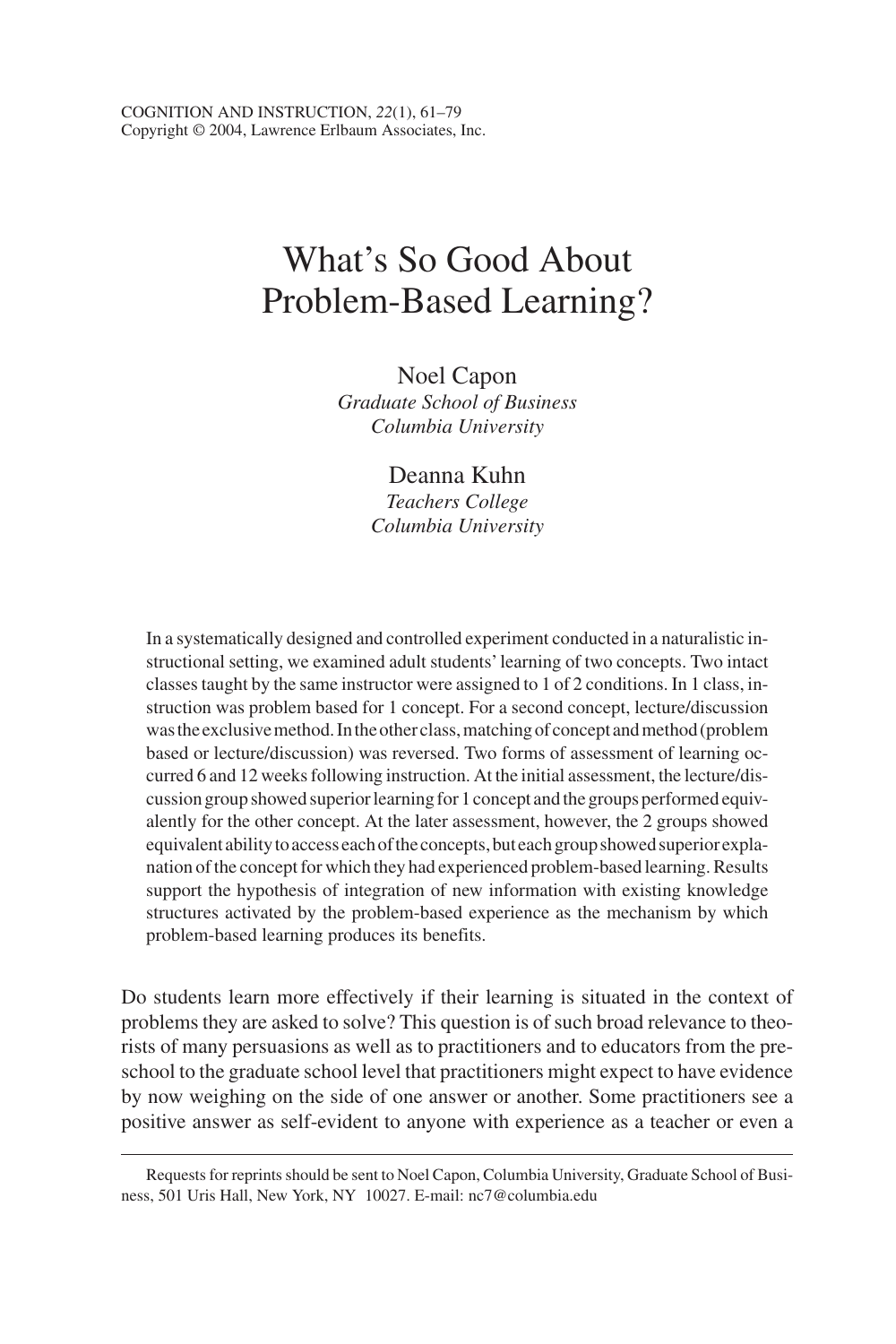learner and hence scarcely requiring documentation. To those who have sought systematic evidence on the matter, however, data have been scarce, and no simple conclusions are forthcoming even though interest in the topic remains strong (Evensen & Hmelo, 2000). Moreover, the wide variety of practices that have been regarded as exemplars of problem-based learning contribute to the challenge of conducting rigorous research on the topic.

The handful of studies that have attempted to examine the question under controlled experimental conditions have been viewed skeptically on the grounds of questionable relevance to real-world learning. Needham and Begg (1991), for example, presented undergraduates a series of logical "brain teasers" (e.g., how to distinguish a liar and truth teller asking only one question). Under one condition, participants were asked to try to solve the problem before being told the solution. Under another, they were asked to memorize the problem and then were told the solution. When subsequently presented a set of analogous problems, those who had tried to solve the original problems were more successful (although the other group remembered the original problems better).

Studies designed to investigate the contrast of concern here under more naturalistic conditions have been difficult to interpret. The largest set of studies (e.g., see Albanese & Mitchell, 1993, for review) addresses problem-based learning in the education of medical doctors. A number of medical school programs have introduced experimental curricula in which students encounter patients and undertake to make diagnoses (situation-based or problem-based learning) in the early years of their training. Such curricula contrast to the traditional medical school curriculum in which clinical work only occurs later in training following initial years devoted largely to lecture courses in basic science subjects.

A recent review (Colliver, 2000) of studies comparing these curricula to traditional ones concludes that no compelling evidence exists for the superiority of the problem-based curricula. The severe methodological problems that Colliver identified as plaguing these studies, however, make it clear that no definitive conclusions can be drawn. Most serious among these is weak specification and control of content and delivery differences between the two curricula being compared and lack of random assignment to the curricula, leaving open the possibility of preexisting differences between groups. In a response to Colliver's review, Norman and Schmidt (2000) suggested the need to remain focused for now on basic research that allows forsystematicexaminationofthemultiplevariablesinvolvedinnaturalisticstudies.

Our goal of the research reported here was to conduct a study of problem-based learning that achieves an effective balance between the dual objectives of naturalism (and hence relevance) and experimental control. We conducted the study in the context of a genuine educational context (a graduate school course), yet critical variables are either controlled (the instructor) or systematically varied in an unconfounded design.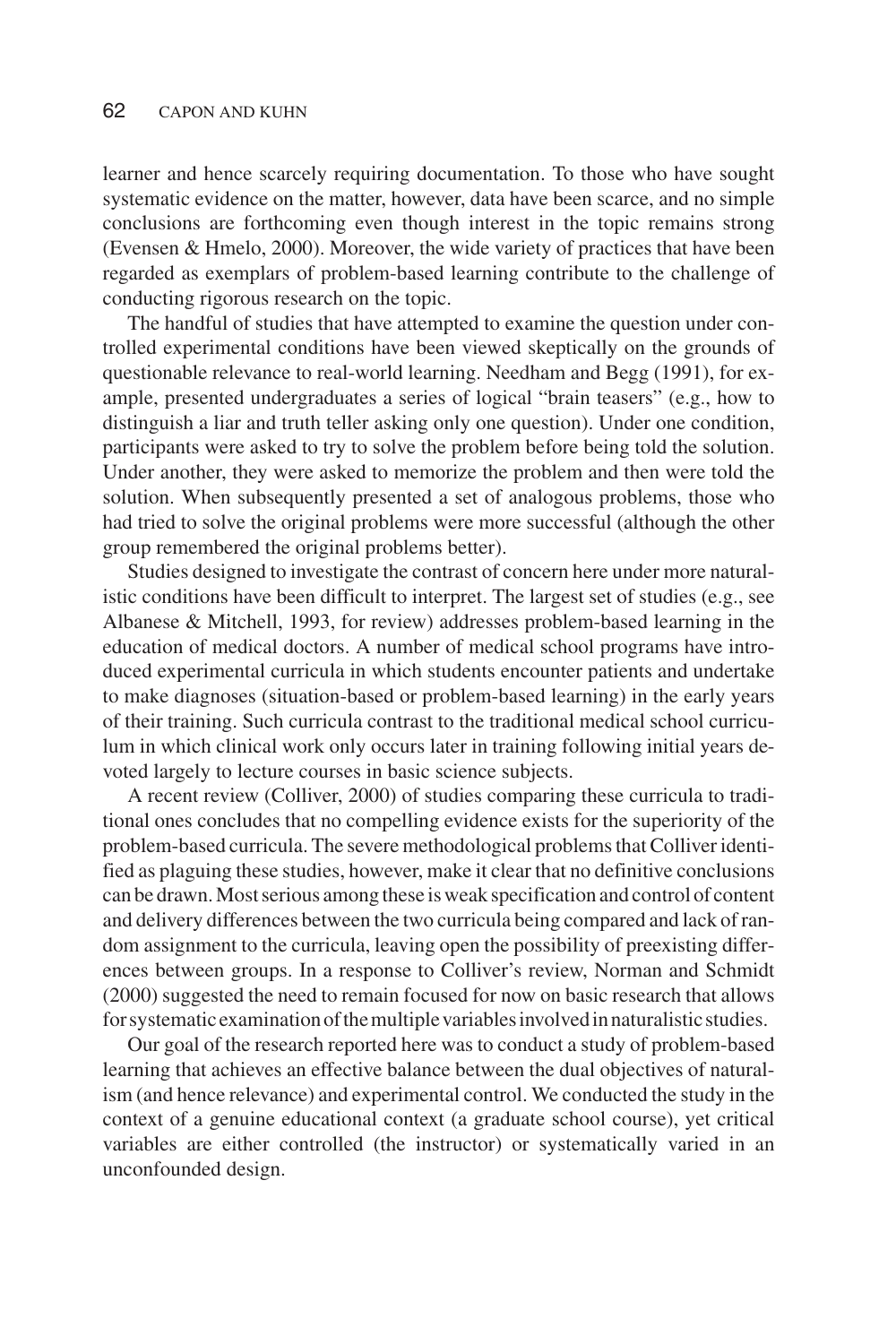A further goal of our work was to demonstrate specific rather than more global or extended outcomes of problem-based learning. The latter has been the norm in research in this area, with investigators typically seeking to show that students who experience an extended problem-based curriculum exhibit to a greater degree than a control group individual characteristics such as self-monitoring, self-regulation, planning, a positive orientation toward learning, and satisfaction with the learning process (Albanese & Mitchell, 1993; Blumberg, 2000; Hmelo & Lin, 2000). In our view, it is desirable to first establish local effects of problem-based learning, that is, specific learning outcomes that occur in a circumscribed time frame and are clearly attributable to the instructional method. Among other benefits, this approach is likely to prove most illuminating with respect to understanding of the mechanisms involved in problem-based learning.

Our final goal of this work was to shed light on the question of mechanism, assuming that a positive effect of problem-based learning is demonstrated. The idea that activity-based learning is superior to more passive modes has been a staple of educational theory for some time, with origins as varied as the constructivism of Piaget or Dewey and modern cognitive science (Kolodner, Gray, & Fasse, 2000). The active mode is invariably promoted as the desirable alternative but often in such a wholesale way as to discourage more precise definition of its critical features or analysis of its presumed benefits (Bereiter, 2002). Dual predictions are nonetheless possible: Problem-based methods promote active engagement, but lecture methods allow more material to be covered, in particular the multiple and varied exemplars that have been associated with superior acquisition and transfer (Gick & Holyoak, 1983; Kuhn, Garcia-Mila, Zohar, & Andersen, 1995; Singley & Anderson, 1989; Sternberg, 1985).

The most common general proposal as to the mechanism by which problem-based learning achieves a positive effect is that the experience activates a mental model that the student entertains with regard to the problem at hand. Once activated, this model facilitates performance (Schmidt, DeVolder, DeGrave, Moust, & Patel, 1989; Schwartz & Bransford, 1998). Although as Schwartz and Bransford (1998) noted, multiple mechanisms may operate, this general formulation in our view leaves open three distinct possibilities. A mental model activated by engagement with a problem may produce

- 1. Superior acquisition of new material (because of previously activated knowledge structures to which it can be connected).
- 2. Superior recall of new material (due to an increased number of retrieval paths).
- 3. Superior integration of new material with existing knowledge structures (leading to restructuring and enhanced conceptual coherence).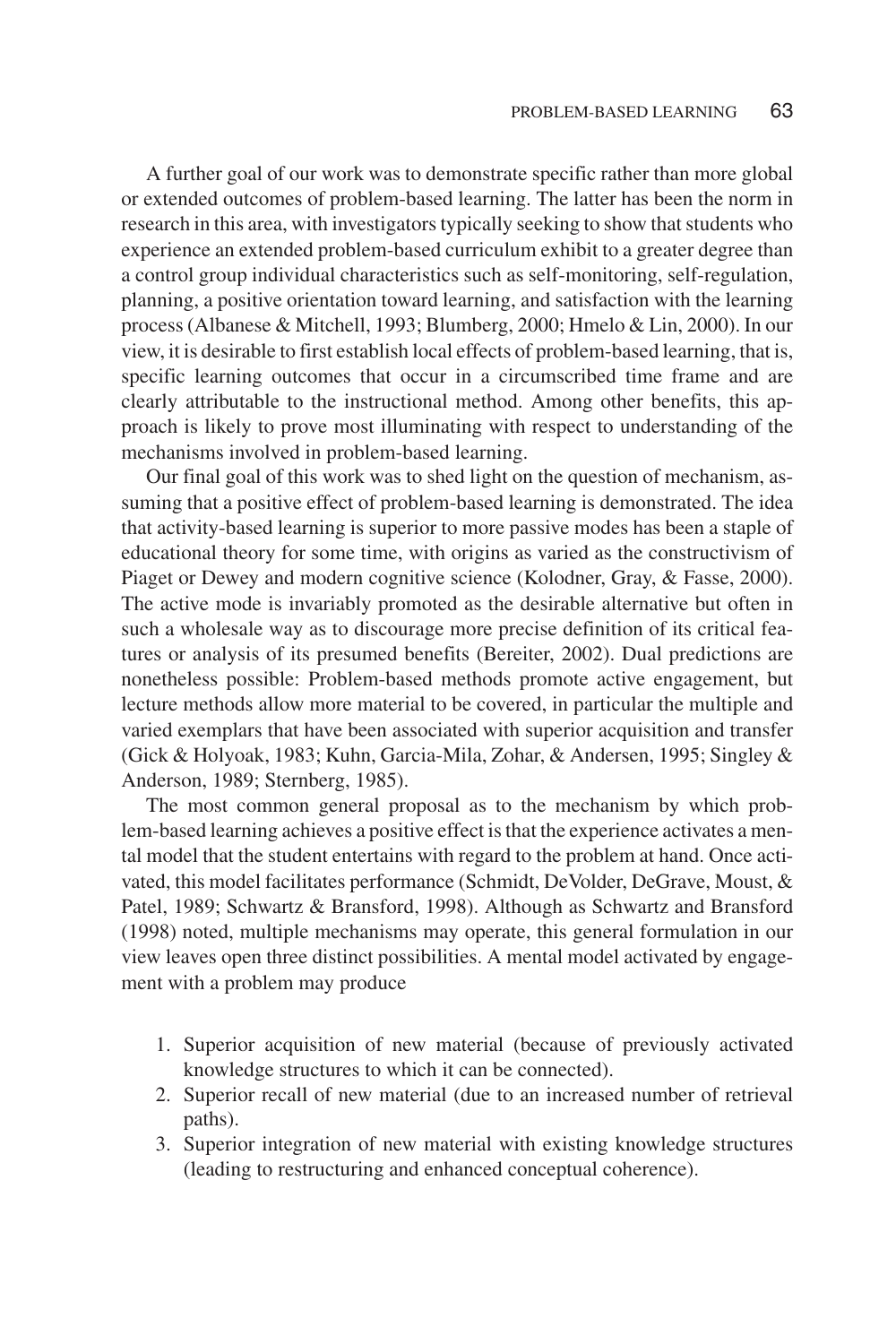This study was designed so as to have the potential to shed light on the relative correctness of these three possibilities.

The variables we systematically varied in this study are the concepts being learned and the instructional method. Participants were two intact classes of 60+ students enrolled in an Executive MBA program at a major business school. Both classes were taught by the same senior professor who had taught the course for many years using a mixture of case study (problem-based) and lecture/discussion methods. Students were thus familiar with both instructional methods and accustomed to their combined use in the course.

Two concepts from the course syllabus—economic value to the customer (EVC) and lifetime customer value to the firm (LTV)—were identified as largely independent of one another and each amenable to teaching by either a problem-based or lecture/discussion method. Both concepts were taught to each class in a single 2-hr, 45-min class session with EVC taught first followed by a break and LTV second. In one class, the instructor taught EVC using the problem-based method and LTV using the lecture method. In the other class, EVC was taught by the lecture method and LTV by the problem-based method. Students were not aware of the manipulation. Both classes took place on the same day. An advantage of this design, of course, is that any observed superiority of either instructional method will be specific to the concept being taught by that method.

Preexisting time and format constraints precluded our making any major changes to the manner in which students' mastery of these concepts would normally be assessed. Our interest was more in long-term than immediate mastery of the concepts. Would students be able to access the concepts at a later time and understand and apply them appropriately in contexts that called for them? We therefore chose the final course examination, scheduled for12 weeks following the instructional session, as the context for one of two types of assessment. At this 5-hr examination, students had access to all their books and notes. The question on this exam that was relevant to this study consisted of an open-ended essay based on only a general prompt, one that gave students the opportunity to access and apply either or both of the concepts involved in the study. Although books and notes could have provided cues to either concept, no more direct cues to either concept were provided.

As a second, more directly cued form of assessment, the instructor added an unannounced quiz midway between instruction and the final exam (6 weeks postinstruction). Its purpose was to assess whether processing of the two concepts as opposed to later access (i.e., recall) differed. The concept was therefore provided and the student asked to define and explain it without access to notes. Again, because our interest was in longer term rather than immediate mastery, this intermediate interval seemed most informative. (Arguably, it would have been desirable to assess immediate mastery as well as to administer both types of assessments at each of the two assessment intervals, but again practical considerations precluded this degree of infringement on instructional time.)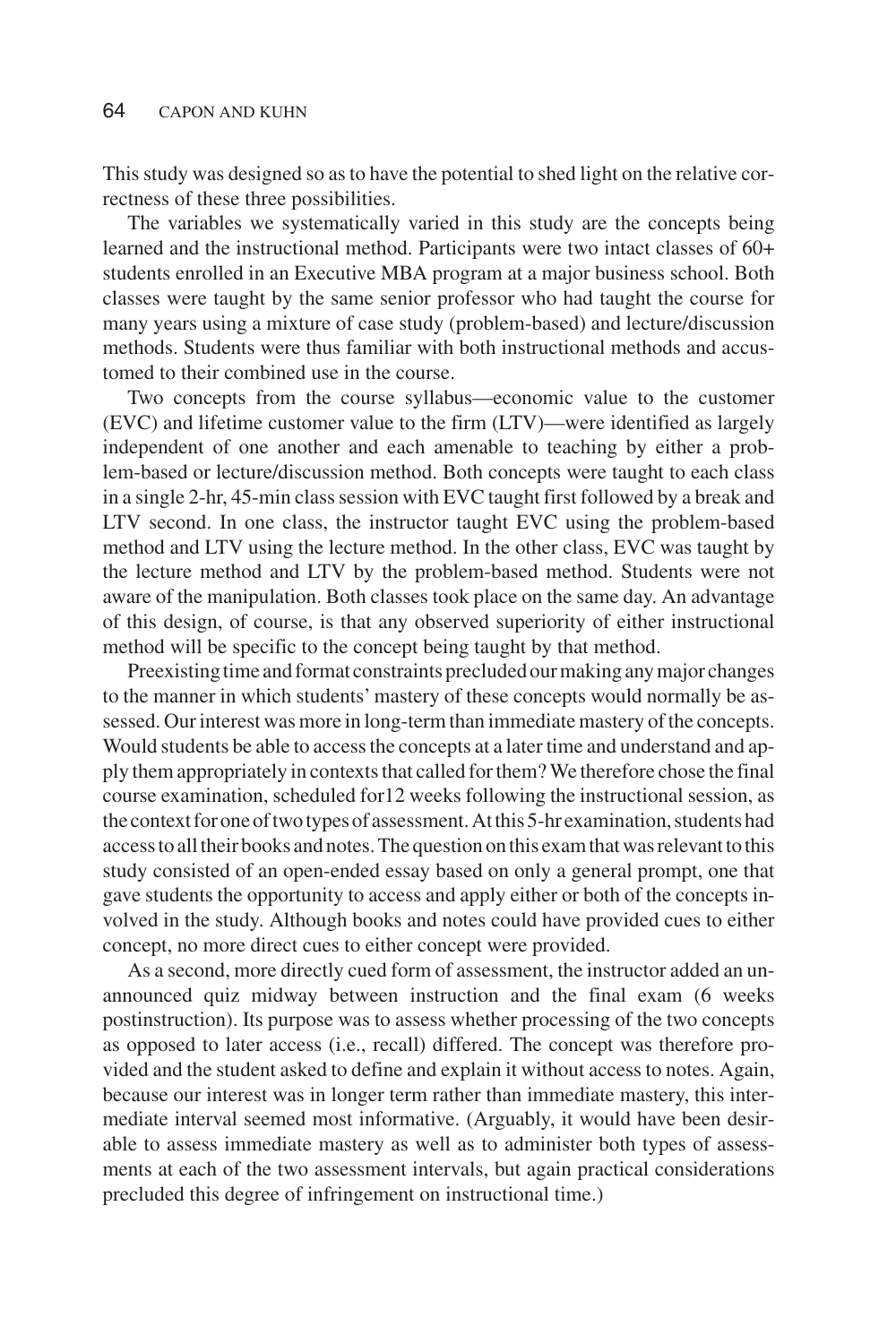## METHOD

#### **Participants**

Participants were 131 students, 69 in Section A and 62 in Section B, in their second term in an Executive MBA Program at a major business school in the Northeast United States. They represented 93 different corporations and had a minimum of 5 years of executive experience. Their ages ranged from 29 to 45 years, with a mean of 33 years; 73% were men; 13% were non—Americans. The program comprises 20 courses and is completed in five terms. Students are randomly divided into two sections for their core coursework. Students in this program are financed by their employers and are highly motivated to perform well.

#### **Concepts**

Both concepts rest on the more generic concept of value. Customers and firms have value to one another. One concept focuses on the value of the firm's product to the customer. The other focuses on the value of the customer to the firm.

EVC. *EVC* is defined as the maximum price the customer would be prepared to pay for the product relative to the next best competitive alternative. The EVC is calculated by adding the product's net lifetime savings (summing costs and benefits) to the purchase price of the next best alternative.

LTV. *LTV* is defined as the discounted gross margin earned from the customer during the life of the customer–firm relationship minus annual maintenance costs. Its use highlights the relative values of acquiring customers versus retaining customers and the costs of customer defection.

#### **Procedure**

Instructional conditions. The sequence of instructional segments that defined each of the conditions appears in Table 1. The discussion segment (DISC) is unique to the lecture/discussion condition, and the three problem-based (PB) segments are unique to the problem-based condition. Other segments are comparable in substance (although not detail or time) across conditions. Approximate times devoted to each segment appear following each segment.

Students were assigned two case studies to read for the class session. One case provides a context for developing the EVC concept and the other a context for developing the LTV concept, but neither case study explicitly mentioned either concept.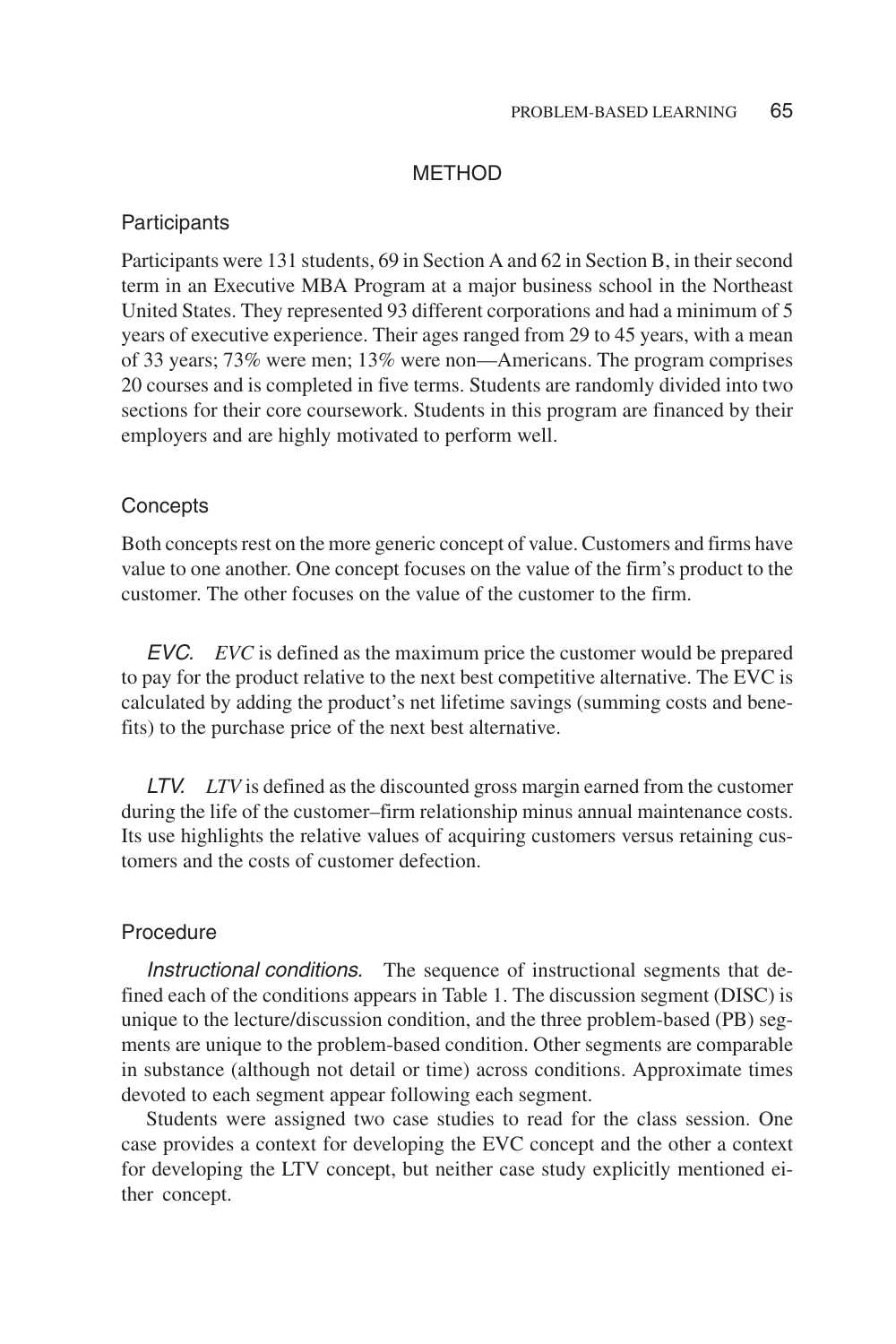| Problem-Based                                                                                                               | <i>Lecture/Discussion</i>                                                                 |
|-----------------------------------------------------------------------------------------------------------------------------|-------------------------------------------------------------------------------------------|
| INT: Introduction of topic <sup>a</sup> $(3 \text{ min})$                                                                   | INT: Introduction of topic <sup>a</sup> $(3 \text{ min})$                                 |
| PB1: Problem Segment 1; students address problem<br>in small groups and report back <sup>b</sup> (7 min)                    | CNCPT: Introduction and illustration of<br>concept <sup>a</sup> $(9 \text{ min})$         |
| CNCPT: Introduction and illustration of concept <sup>a</sup> (9)<br>min)                                                    | EX: New example of concept <sup>c</sup> $(6 \text{ min})$                                 |
| PB2: Problem Segment 2; groups assigned task of<br>utilizing concept to solve problem <sup>b</sup> $(23 \text{ min})$       | DEM: Demonstration of concept utilization <sup>c</sup><br>$(23 \text{ min})$              |
| PB3: Problem Segment 3; groups report <sup>b</sup> (15 min)                                                                 | DISC: Discussion of more examples and<br>related concepts <sup>b</sup> $(25 \text{ min})$ |
| DEM: Demonstration of concept utilization <sup>c</sup> (7 min)<br>EX: New example of concept <sup>c</sup> $(4 \text{ min})$ |                                                                                           |

TABLE 1 Instruction Conditions

*Note.* Number of minutes devoted to segment indicated in parentheses at end of each segment. <sup>a</sup>Segment in both conditions and identical time. <sup>b</sup>Segment unique to condition. <sup>c</sup>Segment occurs in both conditions

In the first problem-based segment, the problem was posed in a generic manner. For the EVC concept, for example, the problem posed was how to approach setting a price for a new product. The groups in this segment were 2 to 3 persons in size (students were asked to discuss with the person or persons sitting next to them).

The two case studies the students had been assigned provided the basis for segments PB2 and PB3. As is typical in business case studies, the problem was to decide among several alternatives which was the best option for a company to pursue. Doing so required use of the relevant concept (EVC or LTV). The groups in segments PB2 and PB3 were 4 to 6 persons in size. In keeping with normal classroom practice, these groups were not facilitated or monitored. As a result, no specific data are available regarding what occurred during this group activity. The general observation, however, documented on videotape, was that all groups were engaged and talkative during the time allocated for the activity.

In both conditions, the instructor distributed copies for students to keep of the overheads presented in class. The lecture/discussion condition consisted largely of the instructor's presentation accompanied by a slide presentation. Students had the opportunity to ask questions or make comments, but student input comprised only a small portion of the class time and largely involved questions of clarification. The Appendix contains a key excerpt from the concept segment (CNCPT; which occurs in both conditions) for the EVC concept in which the instructor presents the definition and use of the concept. Note that the instructional conditions did not differ on a concrete versus abstract dimension. In both conditions, instruction was situated in the context of concrete examples.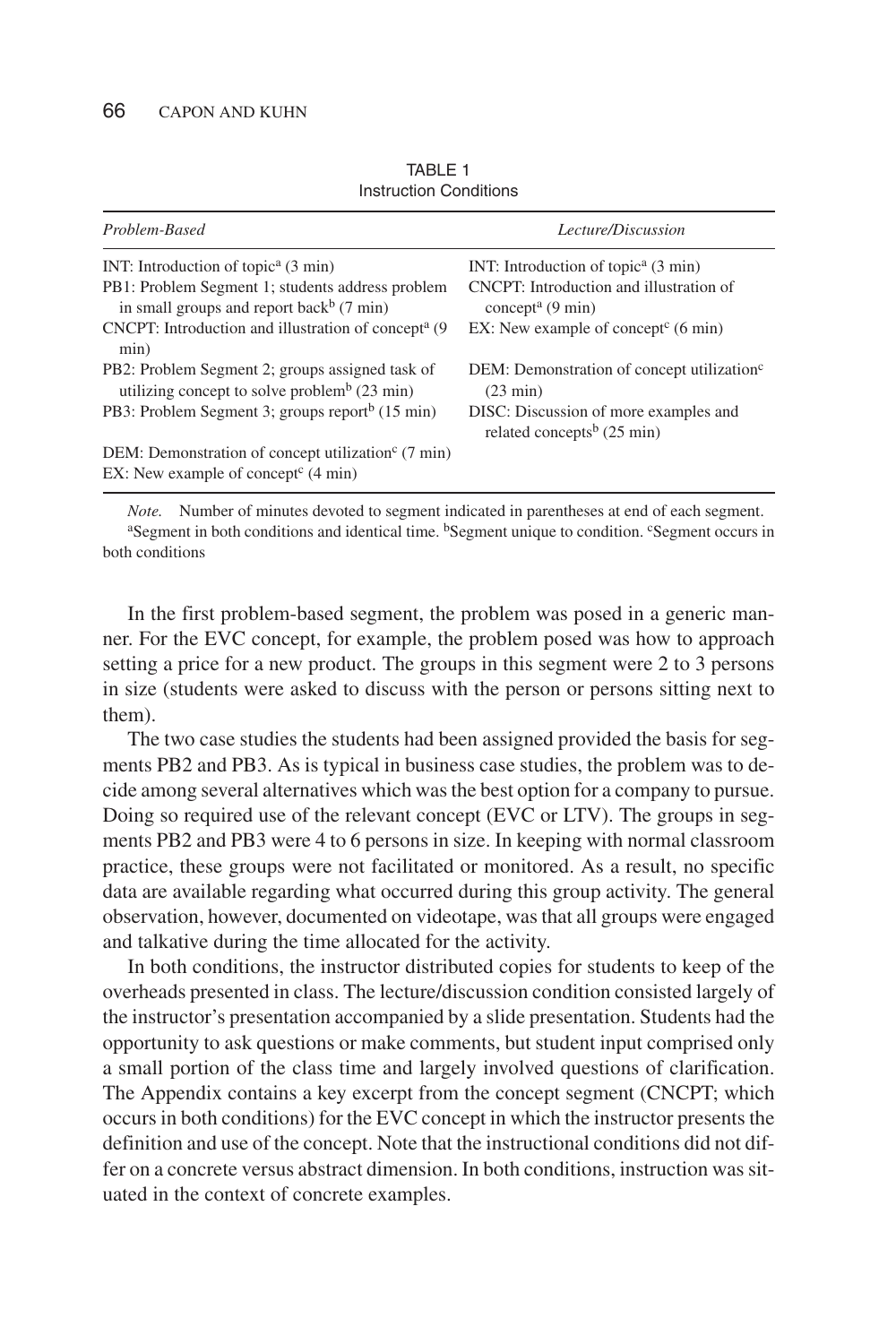Directly cued assessment. Six weeks later, students were given an unannounced quiz that directly cued each concept (EVC and LTV). They were not allowed access to any notes or other materials. Only those students in attendance at the beginning of the class on this day completed the quiz—52 in Section A and 51 in Section B.

The quiz comprised two questions:

You are called in to meet with one of your senior executives who knows that you are enrolled in an executive MBA program. "So," she says, "I assume that you have learned something about pricing. We are about to launch a new line of light bulbs. How should we think about pricing them?"

A second senior executive says to you "When I took a marketing course a few years ago, the professor always used to talk about the notion of customers as assets. I found that all very interesting. Has there been any conceptual development in this regard that can help us in the electrical fixtures market?"

The term *pricing* served as a cue to the EVC concept and the term *customers as assets* served as a cue to the LTV concept. Each question was printed on a separate sheet, and the two unfastened sheets were handed out together, with one of the sheets on top in half of the cases and the other sheet on top in the other half. Students were given 30 min to complete both questions.

Indirectly cued assessment. This assessment took place 12 weeks following the session at which the concepts were introduced and 6 weeks following the cued-assessment quiz as one question on the open-book final examination for the course. The examination was 5 hr in length. Students were advised of the percent credit for this question. The question, designed to elicit both the EVC and LTV concepts, although neither was specifically mentioned, was as follows:

Customers and firms have value to one another. What concepts are available to identify and assess this value? If any such concepts are quantifiable, indicate how.

## **RESULTS**

#### Directly Cued Assessment

We devised coding systems for students'answers for each of the concepts based on examination of a portion of the responses. Each system was revised and then applied to the remaining responses by two coders who were blind to the student's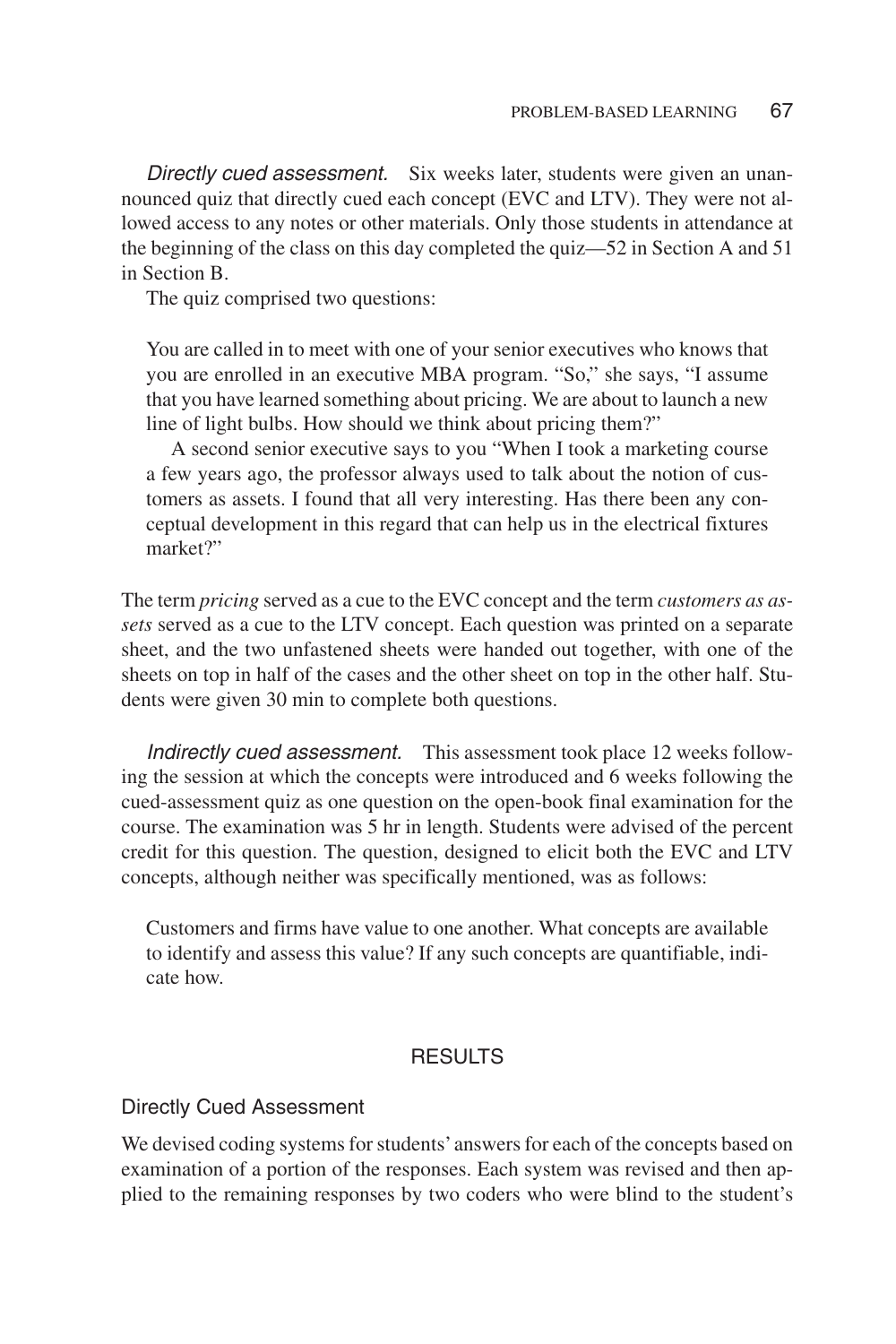condition. One fourth of these responses were coded independently by the two coders for purposes of reliability calculation. For the EVC responses, percentage of agreement was 87%, and for the LTV responses, it was 90%. Differences were resolved by discussion.

EVC levels. Responses to the EVC question were assigned to one of six levels, defined as follows:

- 0. No relevant response. (The student fails to invoke the key construct of value to a customer and typically incorrectly attaches the EVC label to some other concept from the course.)
- 1. Value of the product to the customer is mentioned as a consideration, but this value is not specifically identified as monetary.
- 2. Monetary value of the product to the customer is mentioned as a consideration, for example, "the maximum amount the customer would be willing to pay" for the new product.
- 3. The EVC concept is identified (although not necessarily by name) as the maximum the customer would be willing to pay and is defined as the price of an existing available product plus the net of savings and costs of the new product.
- 4. The EVC concept is applied to pricing with the EVC identified as the top of the range of potential prices and the variable production cost of the product as the bottom of the range.
- 5. Implications of the EVC concept are derived with respect to choosing among options for pricing, for example, to gain a market toehold and low expected sales, price near the EVC and to maximize market share and sales, price near the variable production cost.

LTV levels. Responses to the LTV question were assigned to one of four levels, defined as follows:

- 0. No relevant response. (The student fails to invoke the key construct of value of a customer to the firm, typically incorrectly attaching the LTV label to some other concept from the course.)
- 1. Retaining existing customers is identified as a consideration and potential asset to the firm.
- 2. Retaining existing customers is distinguished from acquiring new customers and is identified as a potentially more valuable goal in the long run.
- 3. The LTV concept is identified (although not necessarily by name) as the monetary gain the firm anticipates from a customer during the entire course of that customer's relationship with the firm.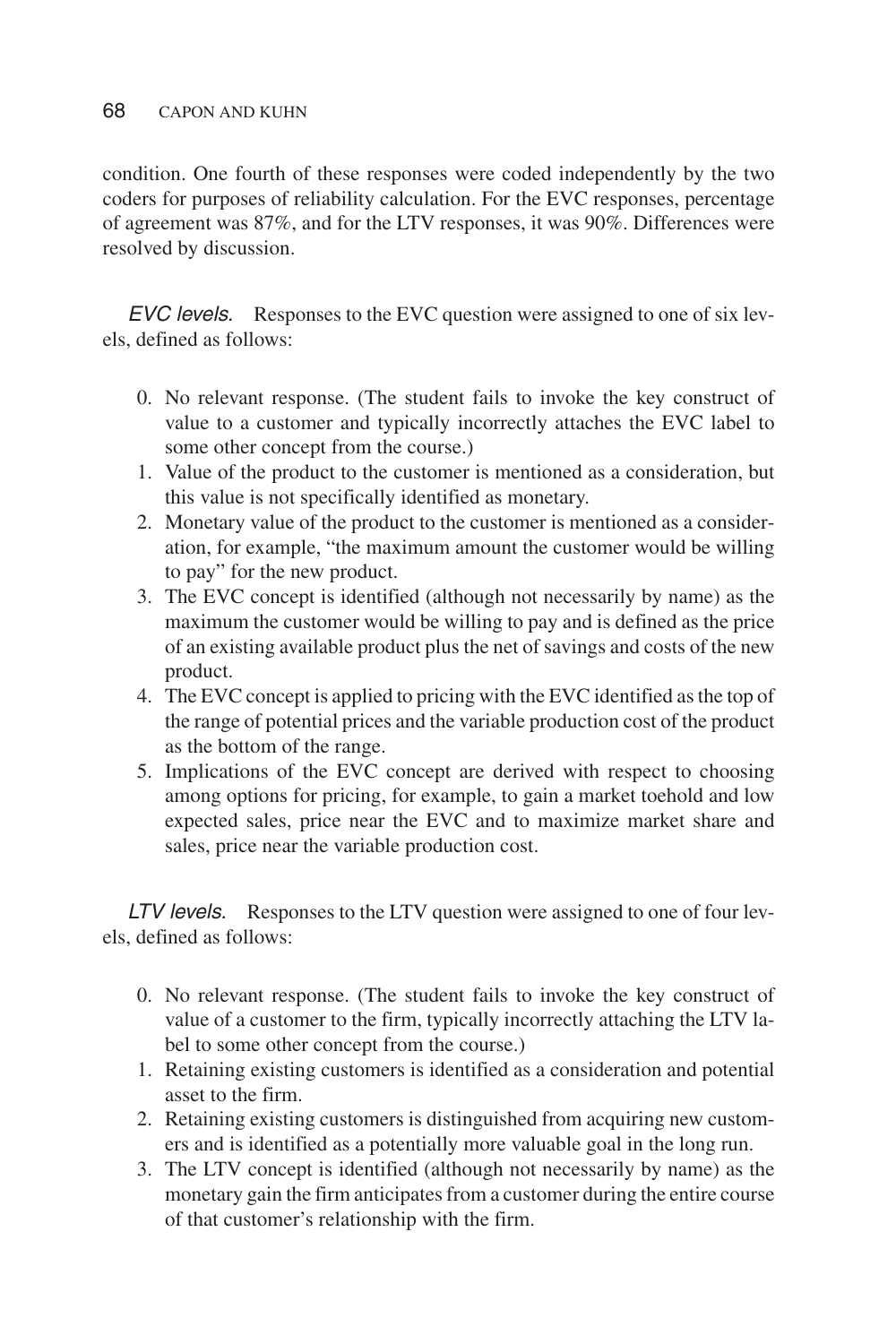|                                                                           | Condition          |               |  |  |
|---------------------------------------------------------------------------|--------------------|---------------|--|--|
| Concept                                                                   | Lecture/Discussion | Problem-Based |  |  |
| <b>EVC</b>                                                                |                    |               |  |  |
| EVC concept identified and applications or<br>implications noted, or both | 15                 | 15            |  |  |
| EVC concept identified                                                    | 9                  |               |  |  |
| Monetary value concept identified                                         | 22                 | 20            |  |  |
| Value concept identified                                                  | 15                 | 17            |  |  |
| No relevant response                                                      | 39                 | 41            |  |  |
| <b>LTV</b>                                                                |                    |               |  |  |
| LTV concept identified                                                    | 29                 | 15            |  |  |
| Customer retention and acquisition distinguished                          | 24                 | 17            |  |  |
| Customer retention concept identified                                     | 16                 | 25            |  |  |
| No relevant response                                                      | 31                 | 42            |  |  |

#### TABLE 2 Percentages of Students Performing at Each Level in the Directly Cued Assessment

*Note.* EVC = economic value to customer; LTV = lifetime customer value to the firm. For the EVC concept, percentages for the two highest levels described in the text are combined.

Performance by condition. Percentages of students assigned to each level for the EVC concept by condition are shown in Table 2. As seen there, for each concept, only about one fourth of students were able to specifically define, apply, or draw implications regarding the concept after the 6-week interval from the time the concept was introduced. For the EVC concept, there was negligible difference across conditions. For the LTV concept, however, a difference appeared by condition, favoring students taught by the lecture method. These students were slightly more likely to give a Level 2 response (see previously) or higher,  $\chi^2(1, N = 103)$  = 4.20,  $p < .05$ . Note also that they were almost twice as likely to identify the LTV concept. (Categories were collapsed in the statistical analysis to focus on the relevant distinction.)

#### Indirectly Cued Assessment

Responses to this question averaged about three paragraphs or 300 words, although they ranged from a single sentence to three pages. The procedure for analyzing responses was similar to that used in analyzing responses to the cued assessment, with the difference that the entire response was examined for purposes of identifying any passages in which the student invoked either the EVC or LTV concepts (either in substance or by name). Any such passages were then assigned to one or the other concept, and each set was coded for level of explication of the concept. Students rarely interspersed passages relevant to one concept with passages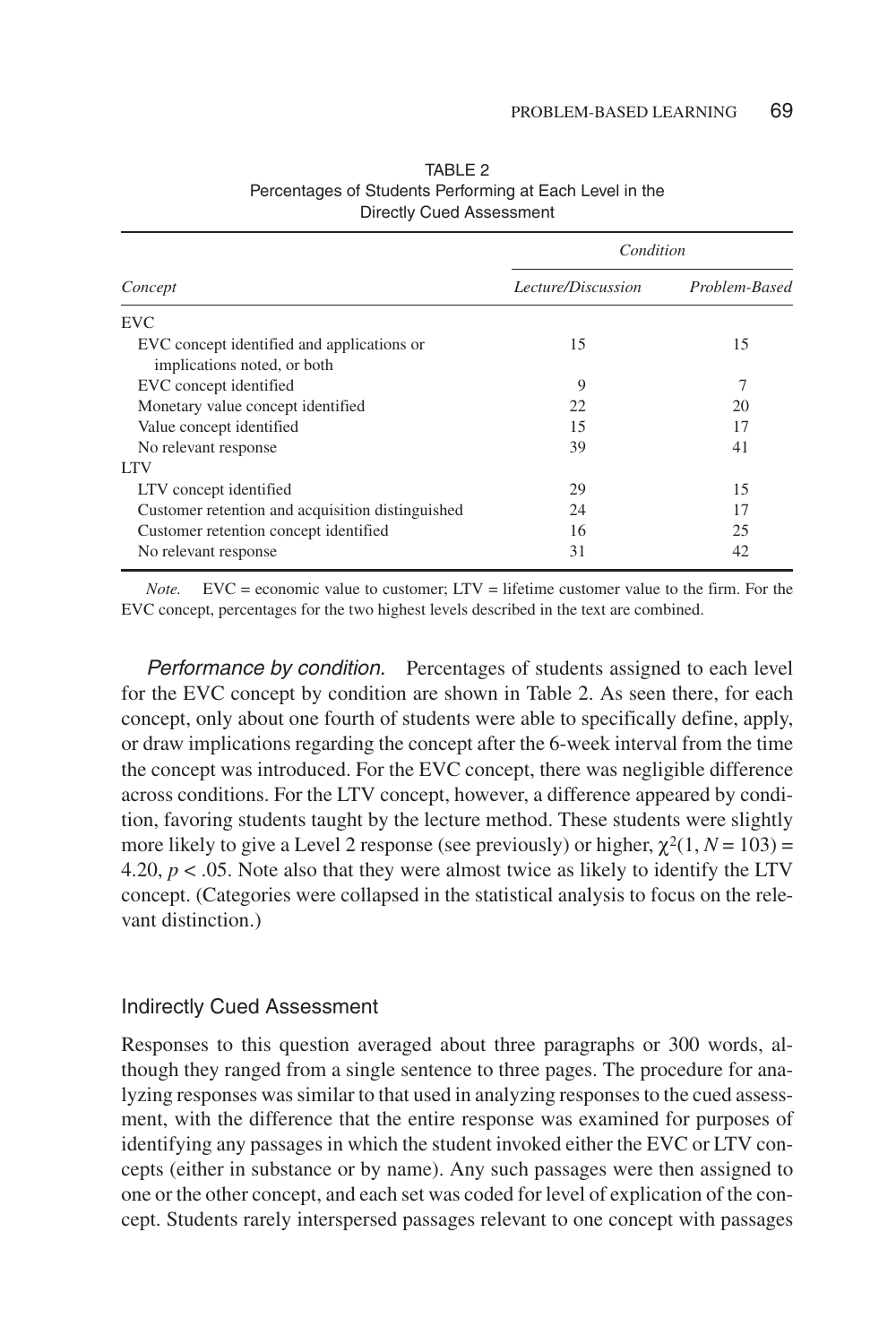relevant to the other. Rather, if both concepts were invoked, the student addressed one first and then the other.

We devised coding systems relevant to each concept based on examination of a portion of the responses. Each system was applied to the remaining responses by two coders who were blind to the student's condition. One fourth of these responses were coded independently by the two coders for purposes of reliability calculation. For the EVC responses, percentage agreement was 91%, and for the LTV responses, it was 88%. Differences were resolved by discussion.

Students' responses were assigned to one of four levels for each of the two concepts:

- 0. No reference: The concept is not invoked, either in substance or by name.
- 1. Reference: The concept is mentioned, without definition or elaboration.
- 2. Definition: The concept is mentioned and the formal definition provided in class is given.
- 3. Explanation: The student explicates the concept, going beyond the formal definition to exhibit understanding of its meaning by identifying what at least some of the terms mean and how they relate to one another or how the concept might be applied in a specific case.

Illustrations of student responses in the latter two categories for the EVC concept are presented in Table 3 and for the LTV concept in Table 4.

Performance by condition. Performance by condition is shown in Table 5. As seen there, percentages of students who achieved the level of explanation (Level 3), although a minority of each group, differed significantly by condition for each concept. Students instructed by the problem-based method group (Section B for the EVC concept and Section A for the LTV concept) were over twice as likely to do so as students instructed by the lecture/discussion method,  $\chi^2(1, N =$  $131$ ) = 4.52, *p* < .05 for the EVC concept, and  $\chi^2(1, N = 131) = 3.92$ , *p* < .05 for the LTV concept. (Categories were collapsed in the statistical analysis to focus on the relevant distinction.) Students instructed by the lecture/discussion method, in contrast, were more likely to simply give the textbook definition, which they could do by searching their notes, assuming they have been successful in retrieving the concept from memory (which more than two thirds of students were across concepts and conditions; see Table 5).

#### **DISCUSSION**

What do these findings add to our knowledge of when and how problem-based learning achieves superior outcomes to more passive forms of instruction? The best existing discussions of the topic are ones based on systematic empirical data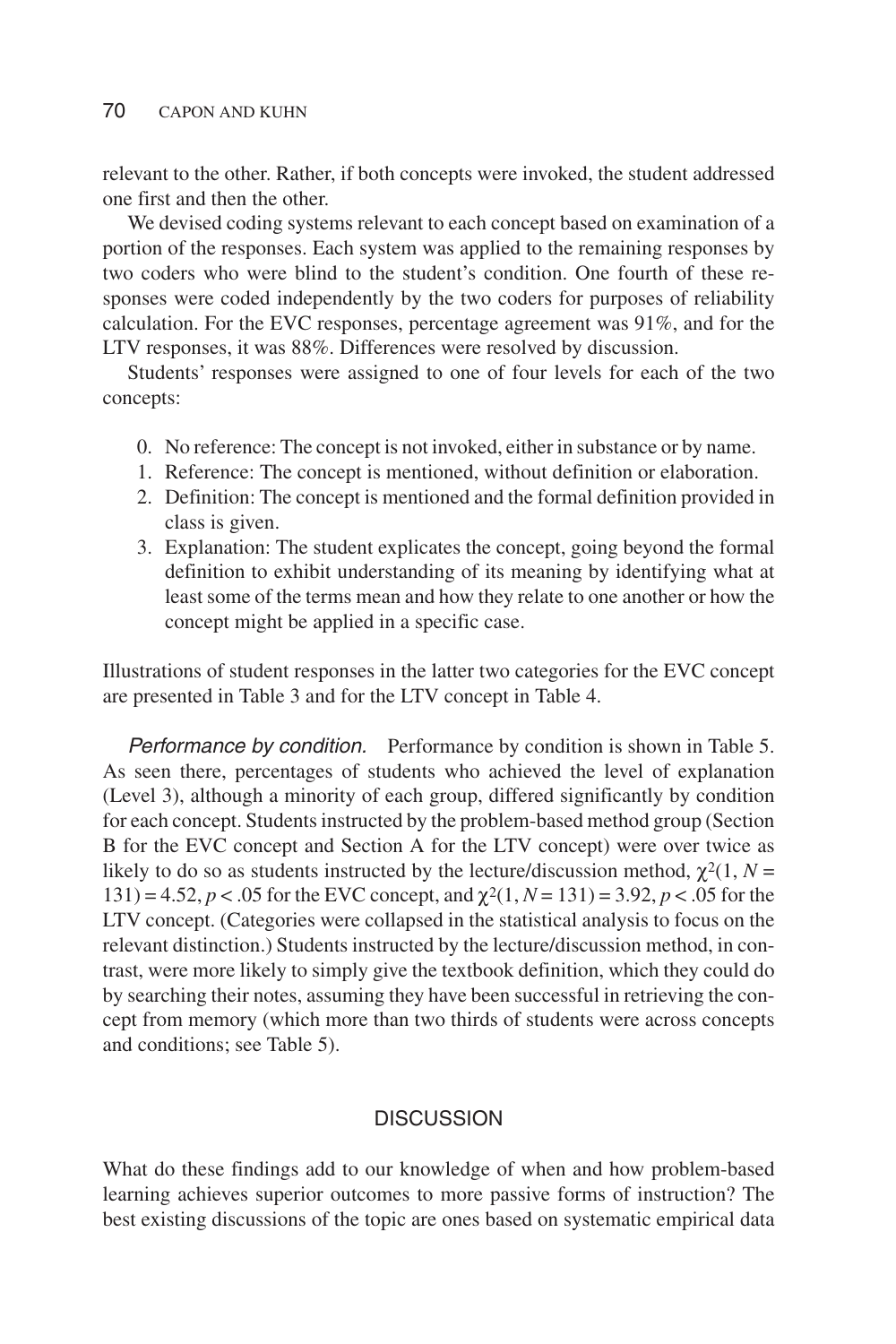TABLE 3 Examples of Student Responses for the EVC Concept

Definition

"A product's EVC is the price of the next best alternative plus the net lifetime savings of the new product."

Explanation

"On the other side of the table is the firm's value to the customer. The principal method available to identify and assess the value of a firm to the customer is EVC. EVC can be expressed by a formula: EVC = next best price of competitive product + net lifetime savings from new product. The first component of this equation, price of next best competitive product, is fairly straightforward. Assuming our new product is 'best,' what is the price of the next best product on the market? The second component is where the action is. The net lifetime savings from the new product quantifies (in dollars) all the benefits and costs to the consumer from using our new product as opposed to using the next best product. These benefits and costs are wide ranging and can include actual monetary costs and benefits as well as non-monetary costs and benefits perceived by the customer to the extent these can be quantified in dollar terms."

"An EVC analysis would look at the relative benefits a product has over another in terms of how much it will save in relation to another product. If you have a light bulb that lasts 1,000 hours and costs \$2, versus a light bulb that lasts 10,000 hours and only costs \$4, you can determine that the EVC of the second bulb is \$16. You will have to replace the first bulb ten times at \$2 apiece to get the same lighting time as the second bulb."

*Note.* EVC = economic value to the customer. In the last example, the student is incorrect in calculation of the EVC. If the second bulb lasts 10 times longer than a bulb priced at \$2, the EVC is \$20.

#### TABLE 4 Examples of Student Responses for the LTV Concept

Definition

"The LTV of a customer is the discounted gross margin from that customer net annual maintenance costs."

Explanation

- "The value of a customer to a firm is a function of not only the number of customers a firm acquires but more importantly how many profitable customers they acquire and retain. This concept has led to a method of measuring the value of customers to a firm. The lifetime value of a customer is defined as the discounted gross margin earned from customer, net of the annual maintenance cost. For an infinite time horizon, LVC =  $(m - a)/(1 + d - r)$ , where  $m =$  constant gross margin,  $a = constant$  customer maintenance cost, and  $r =$  retention rate ... . Firms can increase the LTV of their customers by increasing either the retention rate or gross margin, or by decreasing either the maintenance cost or the cost of capital."
- "[Definition of concept, formula, and definition of terms provided as in preceding example.] In other words, lifetime value measures the discounted cash flows expected from the customer in the future as well as today, less the cost of maintaining the client. Since maintenance costs in period 1 are typically higher than in later periods because of acquisition costs, LTV therefore inherently measures the benefit of retaining clients over time. It proves the business adage that keeping a customer is usually more profitable than getting a new one."

*Note.* LTV = lifetime customer value to the firm. In the first example of the explanation level, the student omitted to note that  $d = \text{cost of capital}$ .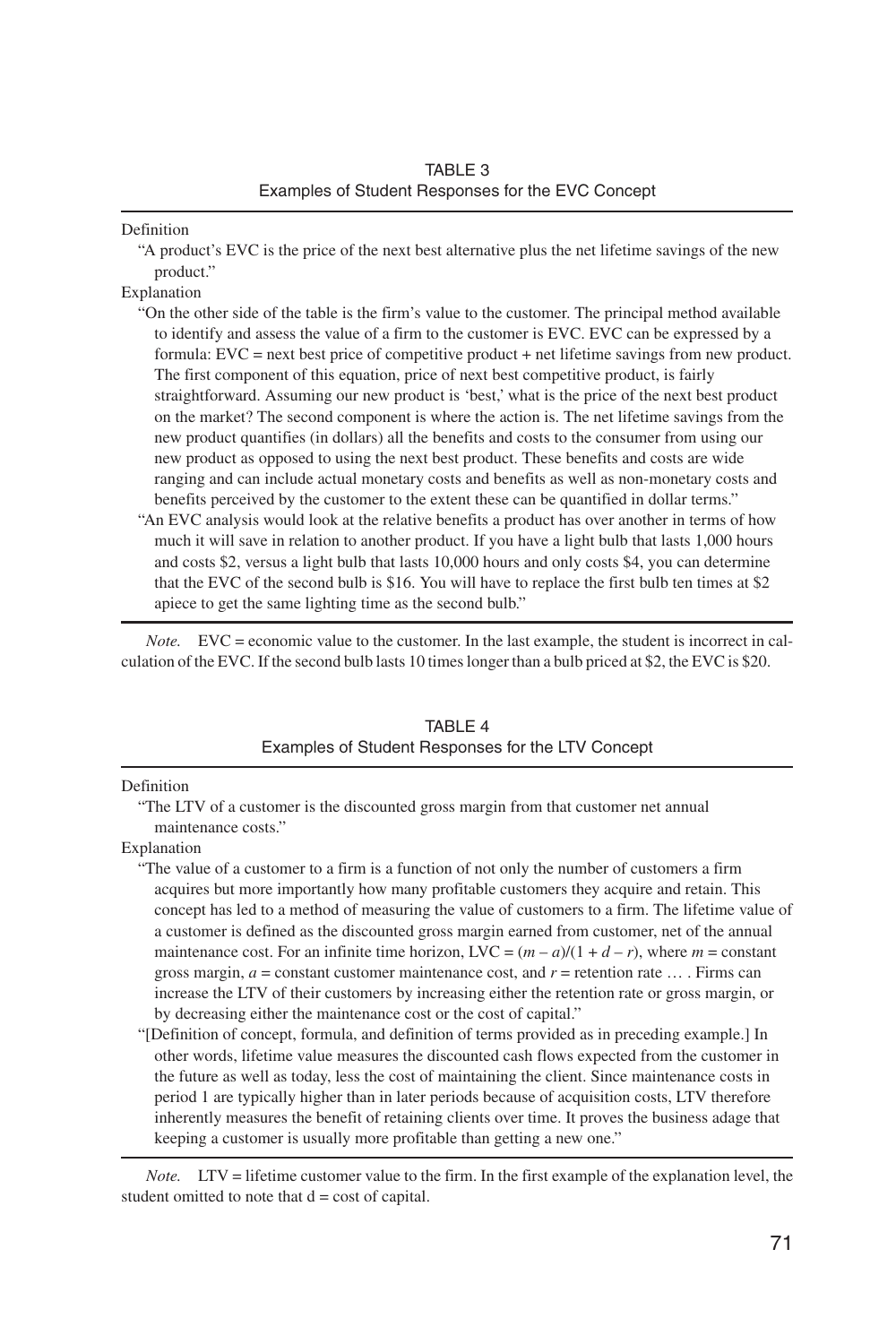|    |             |            | No Reference |  |
|----|-------------|------------|--------------|--|
|    |             |            |              |  |
| 10 | 49          | 14         | 26           |  |
| 24 | 29          | 11         | 35           |  |
|    |             |            |              |  |
| 11 | 63          | 08         | 18           |  |
| 25 | 43          | 04         | 28           |  |
|    | Explanation | Definition | Reference    |  |

TABLE 5 Percentages of Students Performing at Each Level in the Indirectly Cued Assessment

on students'learning of meaningful academic subject matter (e.g., Patel, Kaufman, & Arocha, 2000; Schmidt et al., 1989; Schwartz & Bransford, 1998). These discussions go beyond the either/or debate as to which method is superior, especially as few proponents of the passive method are to be found. As Schwartz and Bransford (1998) highlighted in an incisive series of experiments examining the two methods, there is indeed a "time for telling." Didactic methods provide higher level explanation that would be time consuming, difficult, and even impossible for students to construct on their own. Schwartz and Bransford proposed, however, that an optimum time for telling is once students have discerned the features and structures that differentiate relevant aspects of the phenomena to be understood. Although Schwartz and Bransford did not engage students in the collaborative activity typical of problem-based learning, their findings support their thesis that superior processing of didactic material occurs when a student has first engaged in analyses of pertinent dimensions of the phenomena that are to be explained.

As in Schwartz and Bransford's (1998) work, the concepts being acquired in this study were not ones that students could have generated on their own in the absence of instruction. Social transmission of these concepts during the group process is therefore not a plausible explanation of superior understanding in the problem-based condition. Despite several years of business experience, students came to the class equally ignorant of the formal knowledge represented in these specialized concepts and a time for telling was clearly required if students were to acquire them. In contrast, in a study by Schmidt et al. (1989) that reported results like ours, students who first collaborated in small groups in addressing a problem related to the scientific concept of osmosis (why a red blood cell swells in pure water and shrinks in salt water) were compared with another group of students who discussed an unrelated problem. Students then read a text passage on osmosis and immediately following were asked to recall in writing all they remembered about the text. Although there was no difference in the number of descriptive statements, the groups who had previously discussed the topic produced significantly more explanatory statements. The fact that students already possessed varying degrees of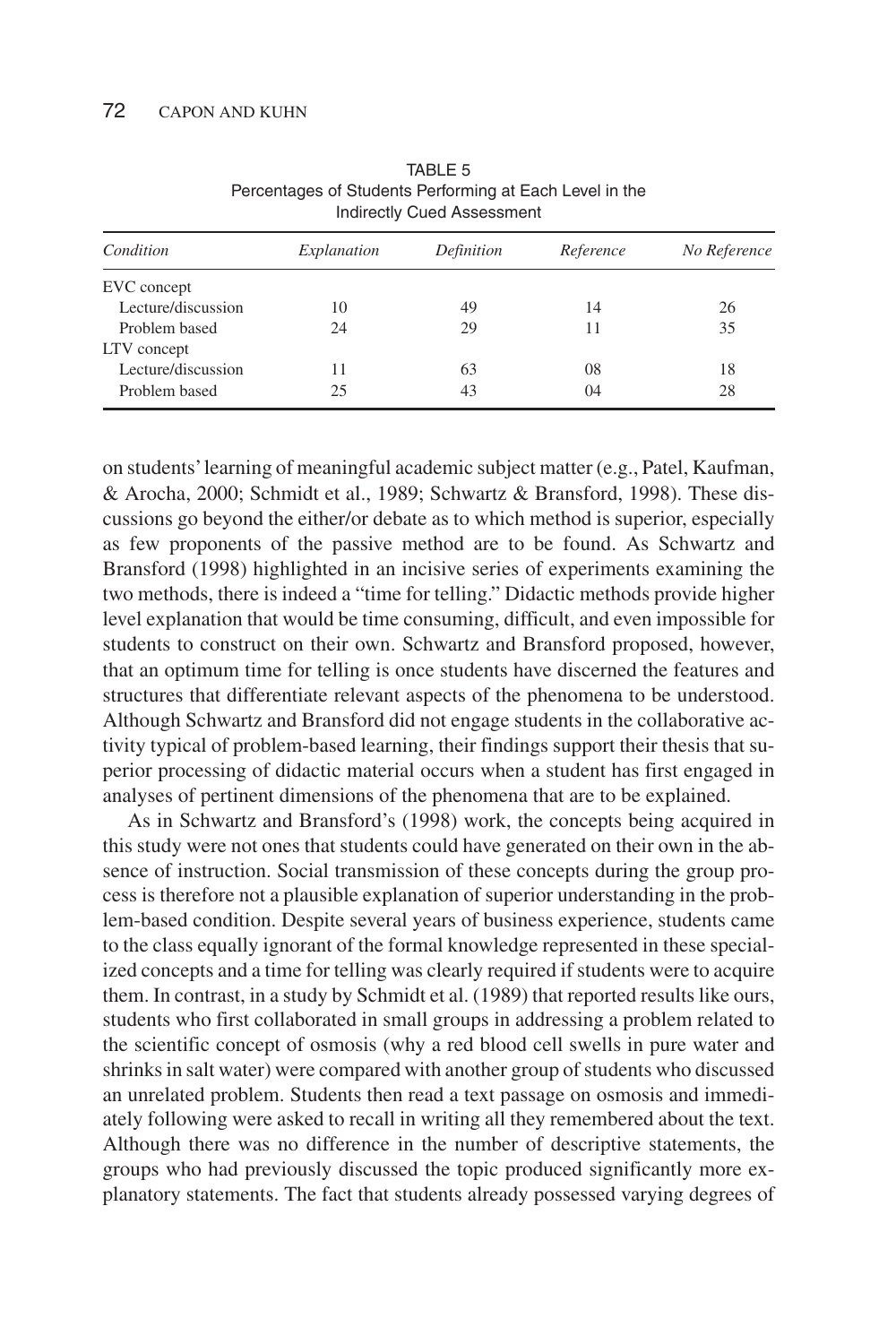knowledge regarding the concept, however, makes it impossible to rule out social transmission of information during discussions as contributing to what students recalled. In this study, in contrast, social transmission is not an adequate explanatory mechanism.

In accounting for the superior performance they observed in problem-based conditions, Schwartz and Bransford (1998) distinguished a "knowledge assembly" view and a "discovery as discernment" view. In the former

Analyzing the cases encourage(s) students to assemble relations that connect the case information to other pockets of prior knowledge. Conceivably, this elaboration increases the number of possible retrieval paths (connections) to the target concepts. The multiple retrieval paths increase(s) the chances of recovering the relevant concepts. (Schwartz & Bransford, 1998, p. 492)

In the discovery as discernment view, prior deliberation produces superior analysis and noting of patterns and hence better encoding and better later access. In Schwartz and Bransford's (1998) words, "individuals learn well when they have generatively discerned features and structures that differentiate relevant aspects of the world" (p. 493).

Schwartz and Bransford (1998) noted that these proposed mechanisms do not contradict one another and in fact most likely operate together. Still, the alternative explanations of mechanism we identified at the outset of this article remain. To what extent should superior explanation or understanding following problem-based learning be attributed to any or all of these three factors: (a) superior acquisition of new material, (b) superior recall of new material, or (c) superior integration of new material with existing knowledge structures?

Our findings shed some light on this question. The first assessment failed to support a hypothesis that the problem-based group would show superior acquisition or recall of the relevant lecture material. The lecture/discussion group showed as good or better representation of the concept at this point (as reflected in identification of the LTV concept; see Table 2). A possible interpretation of this difference is that the ECV concept has stronger intuitive roots, in particular, the everyday concept of what a customer is willing to pay; hence, when the formal ECV concept was introduced, students could more readily integrate it with existing knowledge structures. The LTV concept, having no such intuitive counterpart, did not offer this opportunity. Students in the LTV problem-based group thus suffered from the lack of repetition and varied examples that the LTV lecture/discussion group needed to make sense of the concept. For the more intuitively based ECV concept, in contrast, this repetition and illustration were not necessary and students performed as well without it as with it.

At the second assessment, the results show no difference across conditions in ability to produce the concepts. Two thirds or more of students in every condi-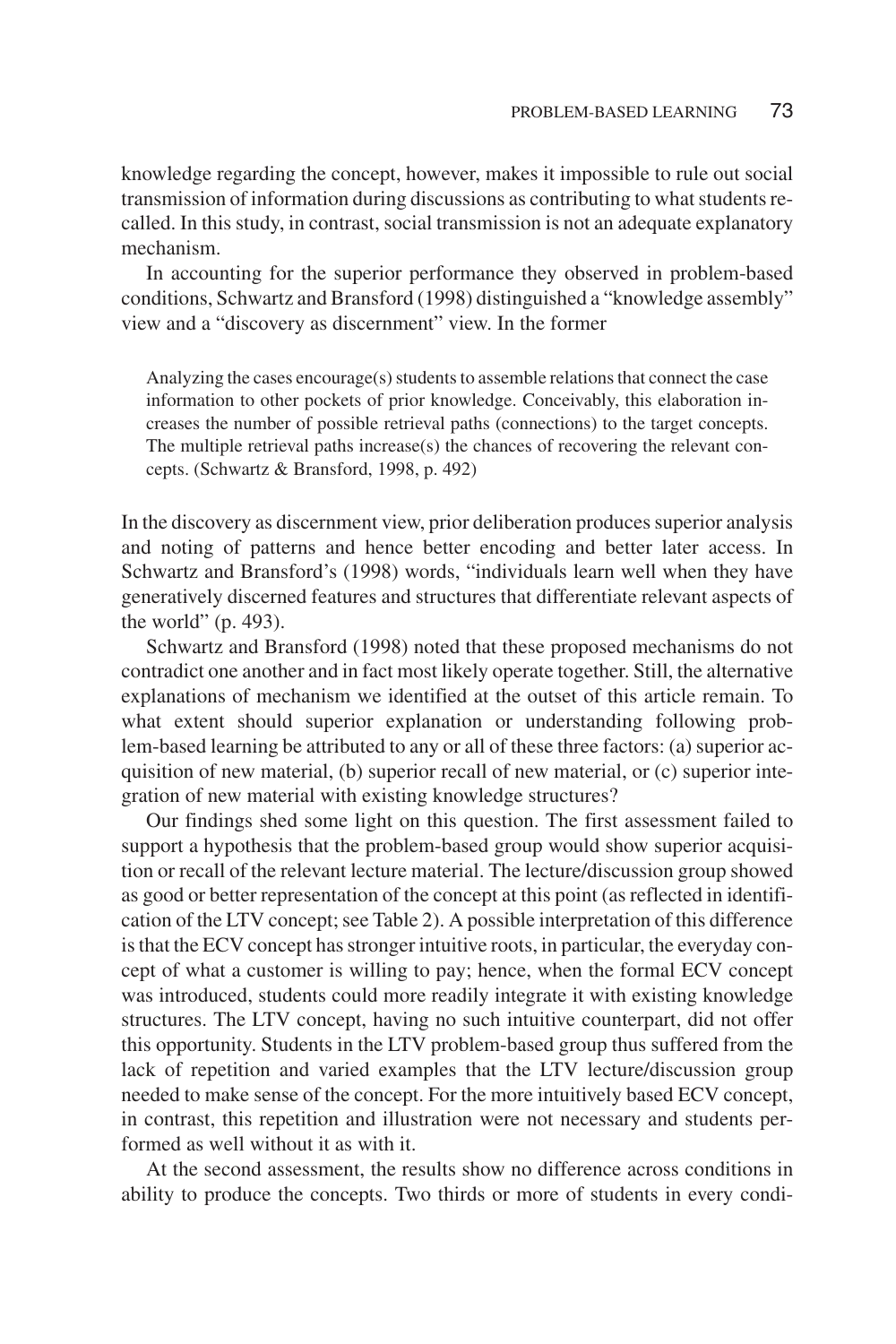tion were able, given the prompt "value," to at a minimum search their notes or overhead copies and produce each of the concepts (reference, definition, or explanation categories in Table 5), and half or more in each condition were at a minimum able to produce formal definitions. Where the difference between conditions arises is in the likelihood of students going beyond the definition of a concept to explicate its meaning or use (explanation category in Table 5). The probability of students doing so remains lower than might be hoped for both groups and both concepts, but a clear difference emerges between instructional conditions for both concepts.

In sum, then, of the three processes—acquisition, recall, and integration—postulated earlier, our data provide the strongest support for integration as the locus of differential effects of problem-based and traditional instruction. The best way to describe this effect, we believe, is to say that students who experienced problem-based instruction more often were able to integrate newly acquired concepts with existing knowledge structures that had been activated. In more everyday language, they demonstrated understanding. Ideally, we would like to have richer measures of integration than were feasible in this study. Would students draw on the concept when confronted with a relevant real-life situation? Nevertheless, the differences between responses to the second assessment categorized as definition and those categorized as explanation (illustrated in Tables 3 and 4) are clear enough, we believe, to warrant the inference that there was a significant, qualitative difference between the two types.

The benefit of problem-based learning we might tentatively conclude then lies not in superior acquisition or recall of new concepts but in the potential for greater understanding reflected in an integration of the new concept with existing knowledge, and with it, the possibility of restructuring and enhanced conceptual coherence. Put in simpler terms, the answer to what's good about problem-based learning is that it promotes sense making.

The research task now, as we see it, is to learn more about the cognitive mechanisms associated with the two kinds of learning contexts examined here and especially how to draw on them both in ways likely to optimize learning. Ideally, sequences of methods might be identified that lead to genuine and flexible understanding in a majority rather than only a minority of students and in less motivated students as well as the highly motivated ones examined here.

Also critical to a productive research agenda on this topic is more rigorous examination of what is and is not problem-based learning. As noted at the outset of this article, the term has been used to describe a wide variety of practices. Is social collaboration an essential component and if so, why? Students can certainly confront any number of problems in a solitary mode. Or, possibly, is the social stimulation necessary to ensure the desired level of cognitive engagement? Is the social exposure of having to present solutions to peers (or even expect to have to do so) a critical component? Is the analysis of alternative problem solutions (common to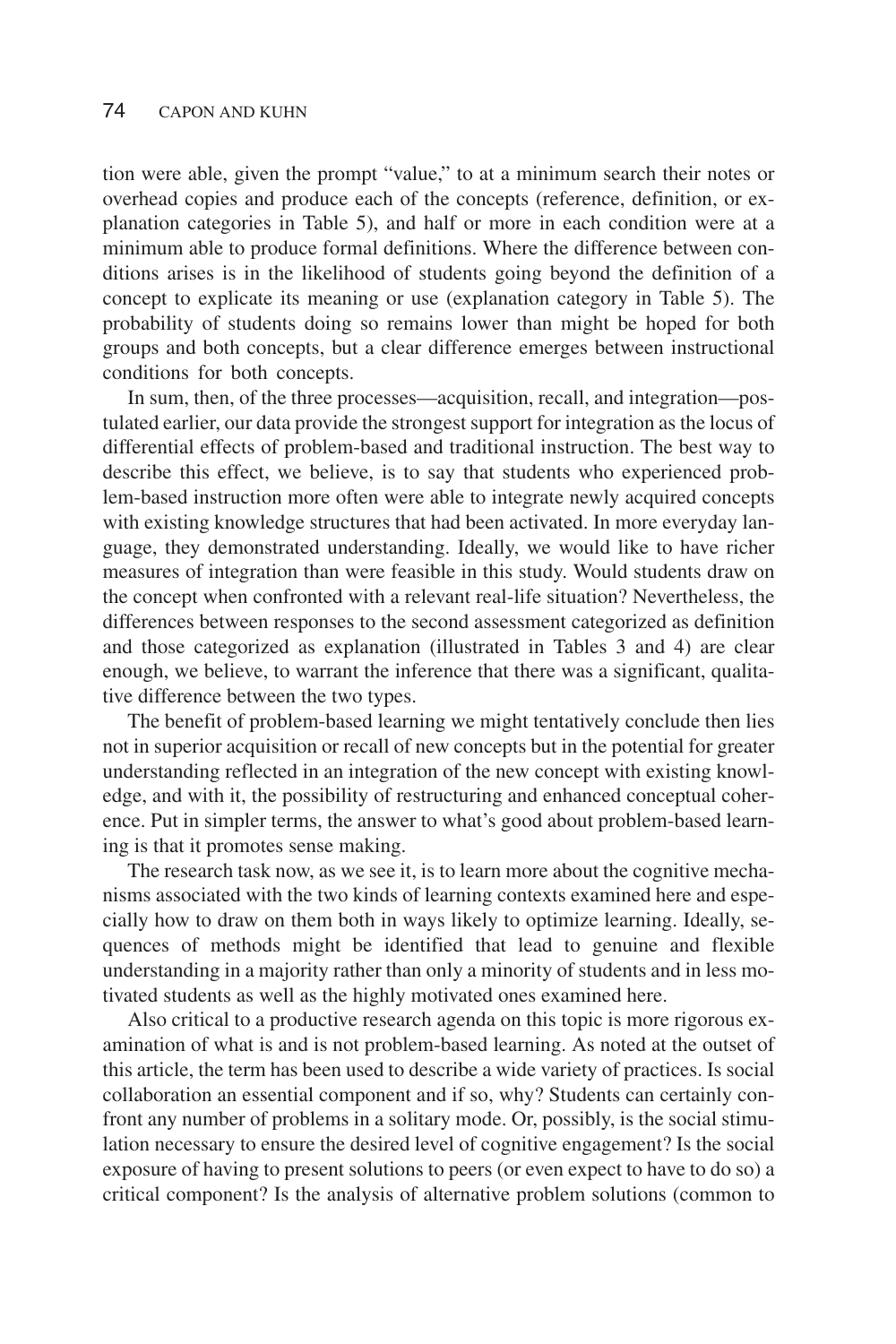the case method) sufficient to yield the cognitive benefits of problem-based learning or must students construct their own solutions? All of these questions are amenable to carefully controlled experimental investigation. In this work, we have examined only one form of problem-based learning in one type of student population. To conduct controlled investigation of different forms of problem-based learning in different populations is a demanding agenda, but the enormous effort educators are currently investing in problem-based learning initiatives suggests that it is an agenda worth the effort required.

## **REFERENCES**

- Albanese, M., & Mitchell, S. (1993). Problem-based learning: A review of literature on its outcomes and implementation issues. *Academic Medicine, 68,* 52–81.
- Bereiter, C. (2002). *Education and mind in the knowledge age.* Mahwah, NJ: Lawrence Erlbaum Associates, Inc.
- Blumberg, P. (2000). Evaluating the evidence that problem-based learners are self-directed learners: A review of the literature. In D. Evensen & C. Hmelo (Eds.), *Problem-based learning:Aresearch perspective on learning interactions* (pp. 199–226). Mahwah, NJ: Lawrence Erlbaum Associates, Inc.
- Colliver, J. (2000). Effectiveness of problem-based learning curricula: Research and theory. *Academic Medicine, 75,* 259–266.
- Evensen, D., & Hmelo, C. (Eds.). (2000). *Problem-based learning: A research perspective on learning interactions.* Mahwah, NJ: Lawrence Erlbaum Associates, Inc.
- Gick, M., & Holyoak, K. (1983) Schema induction and analogical transfer. *Cognitive Psychology, 15,* 1–38.
- Hmelo, C., & Lin, X. (2000). Becoming self-directed learners: Strategy development in problem-based learning. In D. Evensen & C. Hmelo (Eds.), *Problem-based learning: A research perspective on learning interactions* (pp. 227–250). Mahwah, NJ: Lawrence Erlbaum Associates, Inc.
- Kolodner, J., Gray, J., & Fasse, B. (2000). Promoting transfer through case-based reasoning: Rituals and practices in learning by design classrooms. *Cognitive Science Quarterly, 1,* 1–47.
- Kuhn, D., Garcia-Mila, M., Zohar, A., & Andersen, C. (1995). Strategies of knowledge acquisition. *Society for Research in Child Development Monographs, 60*(4, Serial No. 245).
- Needham, D., & Begg, I. (1991). Problem-oriented training promotes spontaneous analogical transfer: Memory-oriented training promotes memory for training. *Memory and Cognition, 19,* 543–557.
- Norman, G., & Schmidt, H. (2000). Effectiveness of problem-based learning curricula: Theory, practice and paper darts. *Medical Education, 34,* 721–728.
- Patel, V., Kaufman, D., & Arocha, J. (2000). Conceptual change in the biomedical and health sciences domain. In R. Glaser (Ed.), *Advances in instructional psychology* (Vol. 5, pp. 329–391). Mahwah, NJ: Lawrence Erlbaum Associates, Inc.
- Schmidt, H., DeVolder, M., DeGrave, W., Moust, J., & Patel, V. (1989). Explanatory models in the processing of science text: The role of prior knowledge activation through small-group discussion. *Journal of Educational Psychology, 81*, 610–619.
- Schwartz, D., & Bransford, J. (1998). A time for telling. *Cognition and Instruction, 16,* 475–522.
- Singley, K., & Anderson, J. R. (1989). *The transfer of cognitive skill.* Cambridge, MA: Harvard University Press.
- Sternberg, R. (1985). *Beyond IQ: A triarchic theory of human intelligence.* Cambridge, England: Cambridge University Press.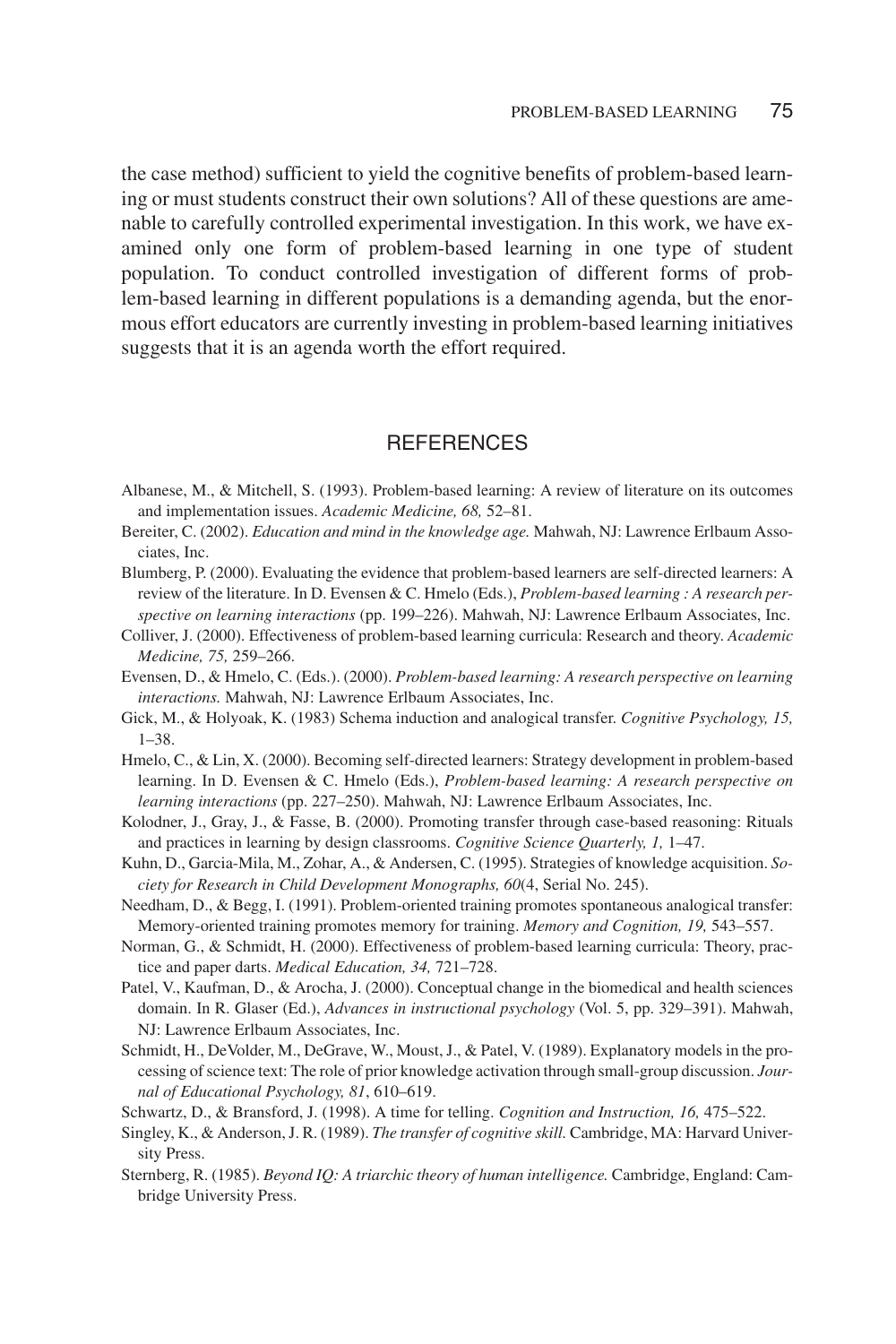## APPENDIX

# Excerpts From Segments Concept (CNCPT) and Demonstration (DEM; Problem-based Condition) for Economic Value to the Customer (EVC) Concept

## Segment CNCPT

Instructor: One way to make progress in this economy is determining the price of a new product. What's the value we're delivering to a customer and what ultimately does that mean? That's the sort of world that we're in. Okay, the concept is economic value to a customer—something that's got economic value added, not to be confused with the financial economic value added. [See Figure A1 for overhead presented.]

> So, the EVC is the maximum price the customer would be prepared to pay for the new product, considering the next best, competitive alternative. In other words, right now your customer is buying and using one particular product, product A. You come along with product B, which has some level of economic benefit. Presumably there's a point, all things being equal, at which the customer is indifferent between continuing to use product A and switching to product B.

> Okay. Let's take a look at the tape. [Instructor presents a 5-min video summarizing the case study situation students had been assigned. The video depicts the customary method farmers use to reduce cannibalism among chickens, debeaking, compared to a new method in which the chicken are fitted with contact lenses, which achieve the same goal.]

- Concept: The maximum price the customer would be prepared to pay for the new product considering the next best competitive alternative
- · Definition:  $EVC = Purchase Price of the next best competitive$ alternative + the net lifetime savings from the new product
- Helps to establishes the maximum value a customer • Use: would pay for the new product, ceteris paribus

FIGURE A1 Overhead 1: Economic value to (a) customer.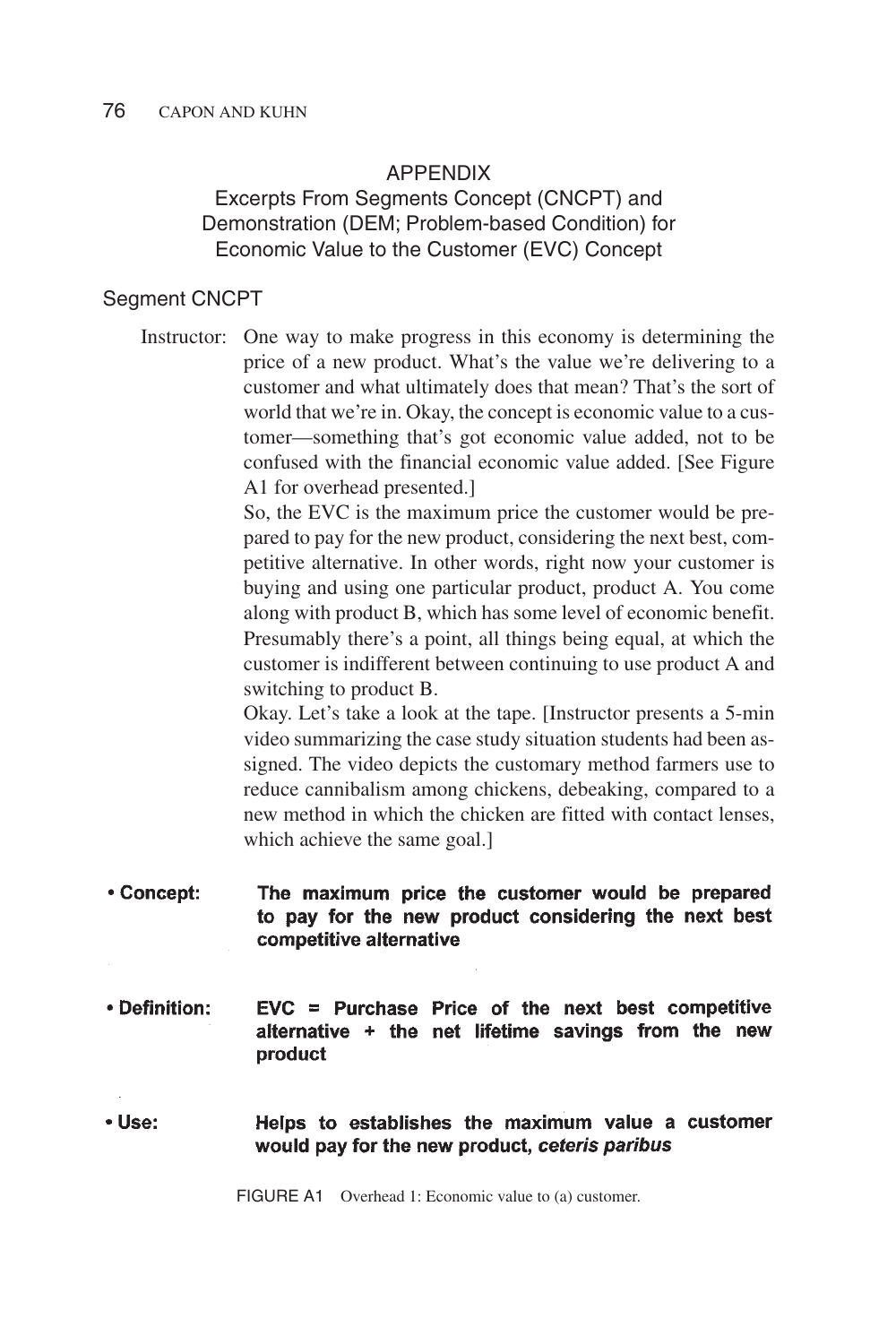So, what does the farmer have to decide? He has to decide what he would save. He has to determine the EVC. [Segments PB2 and PB3 follow in the problem-based condition: Students are assigned to address problem in small groups and report back.]

# Segment DEM

| Instructor: | So, to sum up, what types of savings might the farmer expect if he<br>or she switches from debeaking, which is the reference point,                                                                                                                                                                                                                                                                                                                              |
|-------------|------------------------------------------------------------------------------------------------------------------------------------------------------------------------------------------------------------------------------------------------------------------------------------------------------------------------------------------------------------------------------------------------------------------------------------------------------------------|
|             | that's what they're currently using, into the contact lens system?                                                                                                                                                                                                                                                                                                                                                                                               |
| Student:    | Less cost for food.                                                                                                                                                                                                                                                                                                                                                                                                                                              |
| Instructor: | What's the basis for that? How does that work?  [pause] Okay,<br>they eat more evenly; the food doesn't get kicked out onto the<br>floor. What else?                                                                                                                                                                                                                                                                                                             |
| Student:    | Fewer birds die.                                                                                                                                                                                                                                                                                                                                                                                                                                                 |
| Instructor: | Okay. Do you remember the number? Does anyone remember<br>the number of the mortality rate for non-debeaked? [Student re-<br>sponds.] No, that's the beaked. When somebody started doing the<br>debeaking, they went from $25\%$ down to 9%, which is where we<br>are now, and we are headed to 4.5%. A 50% reduction in mortal-                                                                                                                                 |
|             | ity, and what else?<br>Labor costs?                                                                                                                                                                                                                                                                                                                                                                                                                              |
| Student:    |                                                                                                                                                                                                                                                                                                                                                                                                                                                                  |
| Instructor: | What about that? It seems almost a wash, isn't it, in terms of the<br>presumably it's the same type of people who do debeaking<br>will do lens insertion. It's a very similar sort of job. And what's<br>the sort of throughput? In terms of the debeaking person vs. the<br>lens person? It's about the same, right? I'm just making the as-<br>sumption of skills that are probably pretty similar. So let's con-<br>sider that to be a wash. Okay, what else? |
| Student:    | How many eggs the chicken lay.                                                                                                                                                                                                                                                                                                                                                                                                                                   |
| Instructor: | Yeah, okay. That's right. Okay. There's egg production. There's<br>egg production. What else?                                                                                                                                                                                                                                                                                                                                                                    |
| Student:    | What it cost them to make the lens.                                                                                                                                                                                                                                                                                                                                                                                                                              |
| Instructor: | No, from the point of view of the farmer, he could care less about<br>that. The cost of the lens to the manufacturer, ODI, represents the<br>lowest point at which they could price. The cost of the lens to<br>ODI is an irrelevancy for this part of the exercise. What we're try-<br>ing to do, remember, what we're trying to do here. What's the<br>cost to debeak, which is fact just the labor cost, right?                                               |

Okay, then, what's the value that the farmer would get if the farmer switched to the lens? [See Figure A2 for overhead pre-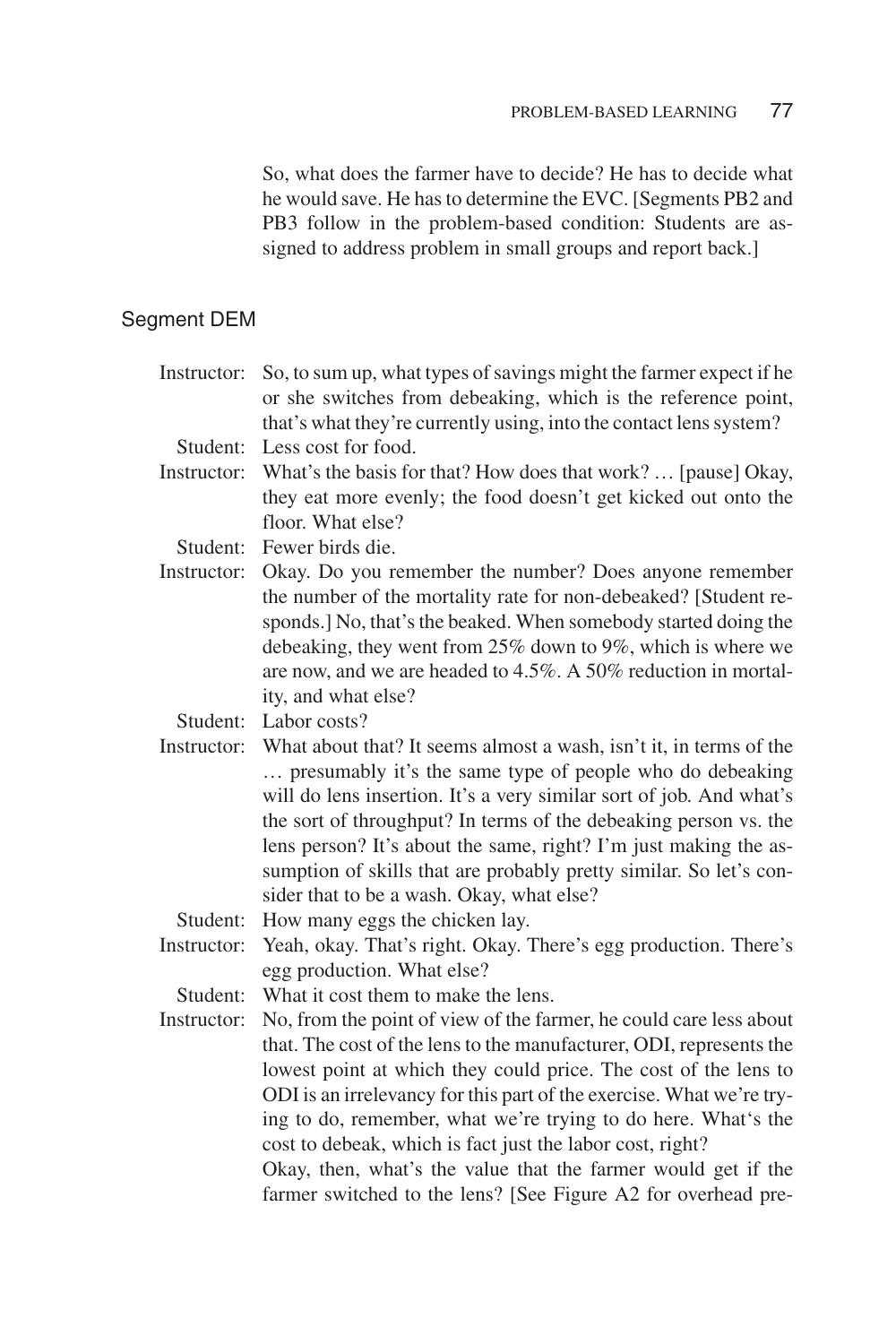sented.] Well, he'll gain some value by having less birds die [instructor indicates on overhead], some feed savings [indicates on overhead], some value for extra egg [indicates on overhead]. So the value he's going to get is going to be up here somewhere [See Figure A3 for overhead presented], right? And this is what we call the EVC, the economic value to the customer [instructor indicates upper line on overhead]. Right? That gives us a criterion, if you like, with which to figure what to price. We know that we cannot price above that number. We know that if we are right here, the farmer is going to be indifferent [instructor indicates upper line on overhead]. All things being equal, indifferent between debeaking and the lens. And the further we come down here [instructor indicates movement from upper to lower line], the more likely, the greater the value incentive, we are giving to the farmer to switch.

#### • Reduced Bird Mortality: from 9% to 4.5%

|                                                        | <b>Currently: Bird cost</b><br>Dead bird replacement<br><b>Total cost</b> |               | \$2.40<br>\$0.21<br>\$2.61          |               |            |
|--------------------------------------------------------|---------------------------------------------------------------------------|---------------|-------------------------------------|---------------|------------|
| Dead bird cost reduced by $50\% = $0.21/2$             |                                                                           |               |                                     | $= 10.5$ cts. |            |
| · Feed Savings: reduce feed depth by 3/8 inches        |                                                                           |               |                                     |               |            |
| Feed savings: 156 lbs. * 3/8 ins. * \$158 (/ton)/2,000 |                                                                           |               | * 365 days/20,000 birds = 8.43 cts. |               |            |
| • Egg laying trauma: 1 egg lost                        |                                                                           |               |                                     |               |            |
| Egg loss: $1@1/12$ * \$0.53 (sp/ doz. eggs)            |                                                                           | Savings total |                                     | = 4.42 cts.   | 23.35 cts. |

FIGURE A2 Overhead 2: Economic value added for manufacturer.